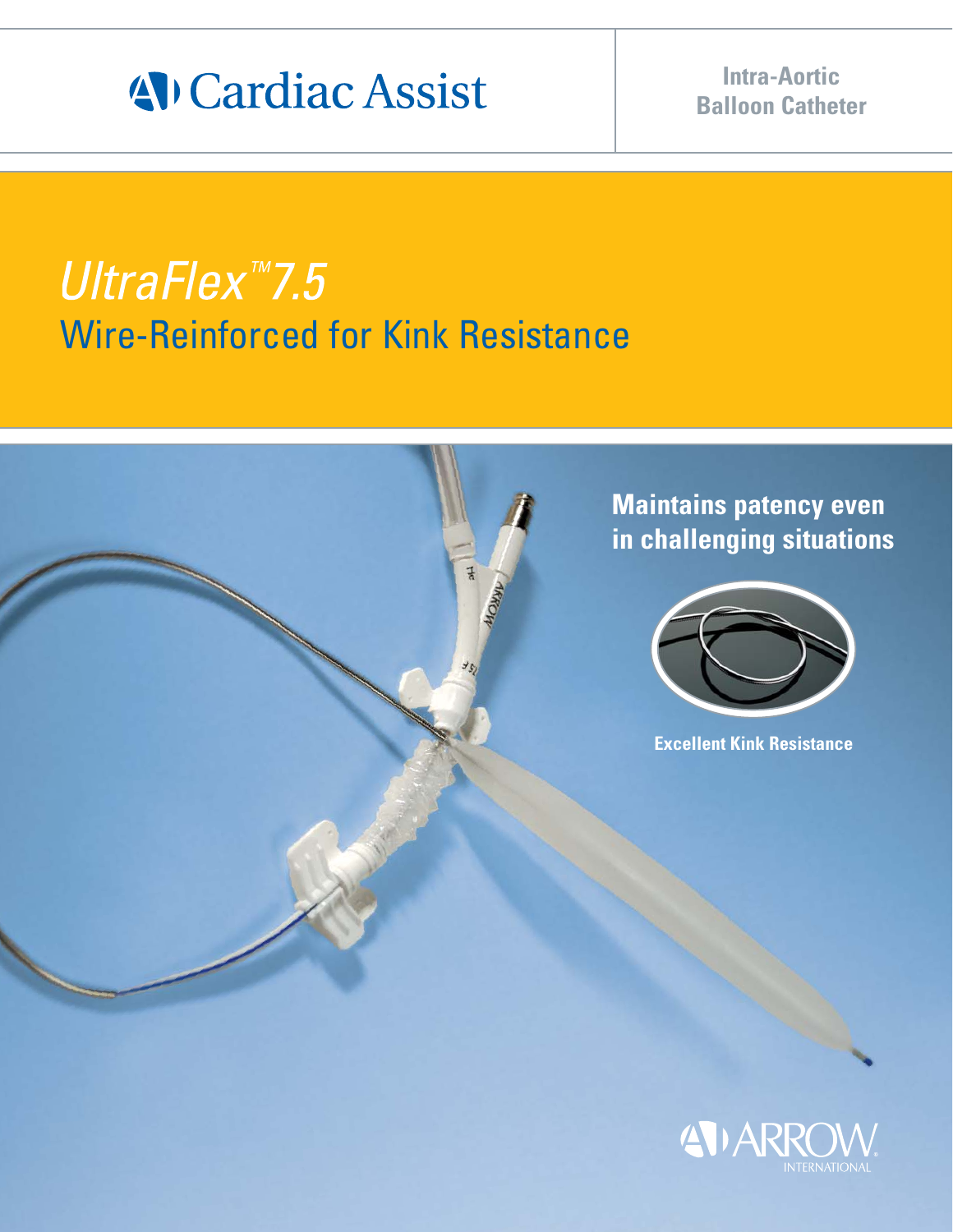## UltraFlex $MZ.5$  Intra-Aortic Balloon Catheter

## **The Smallest Wire-Reinforced 30cc and 40cc IAB Catheter**

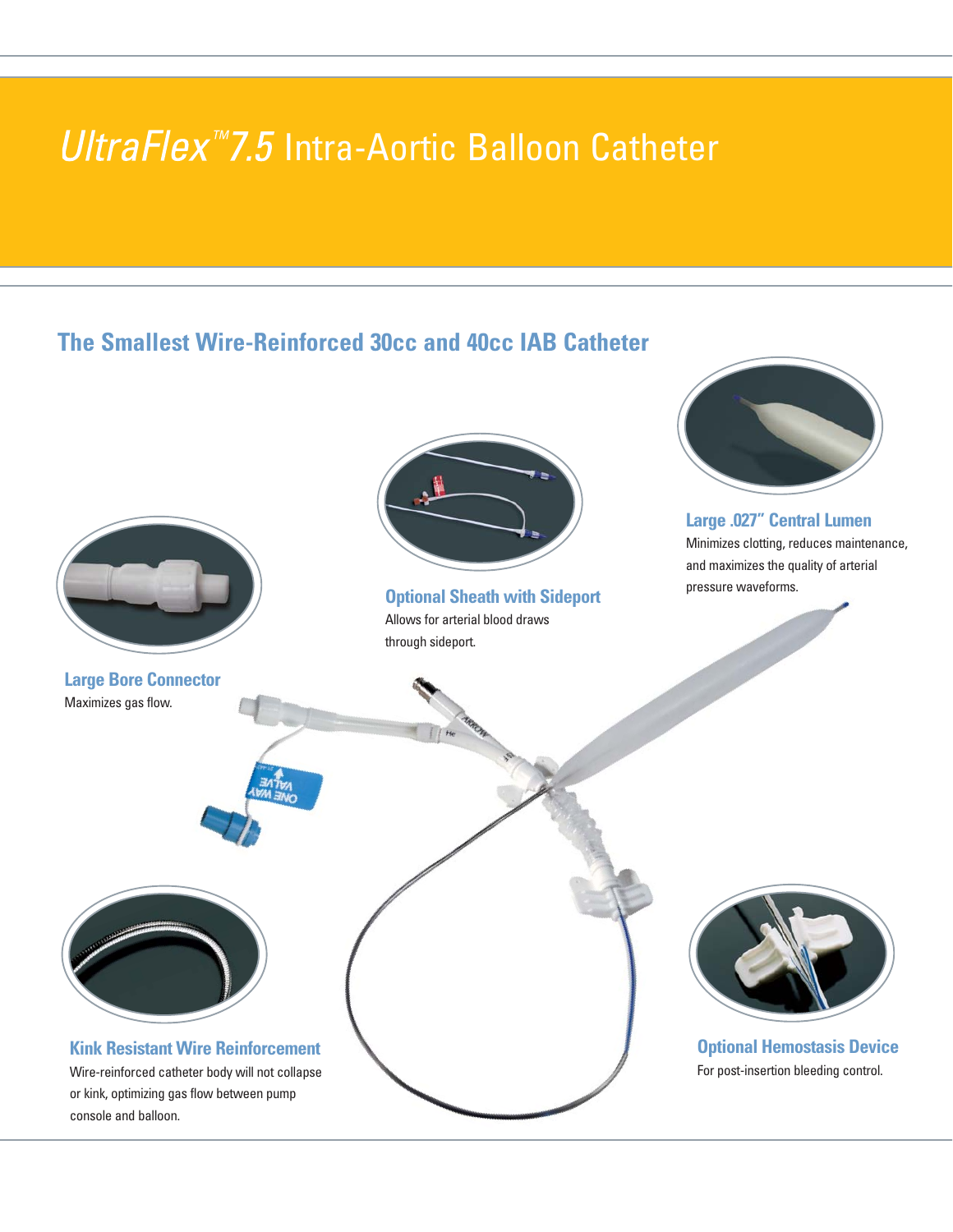## Wire-Reinforced and small 7.5 Fr. size delivers easy and reliable IAB performance

## **Kink Resistance Where You Need It Most**